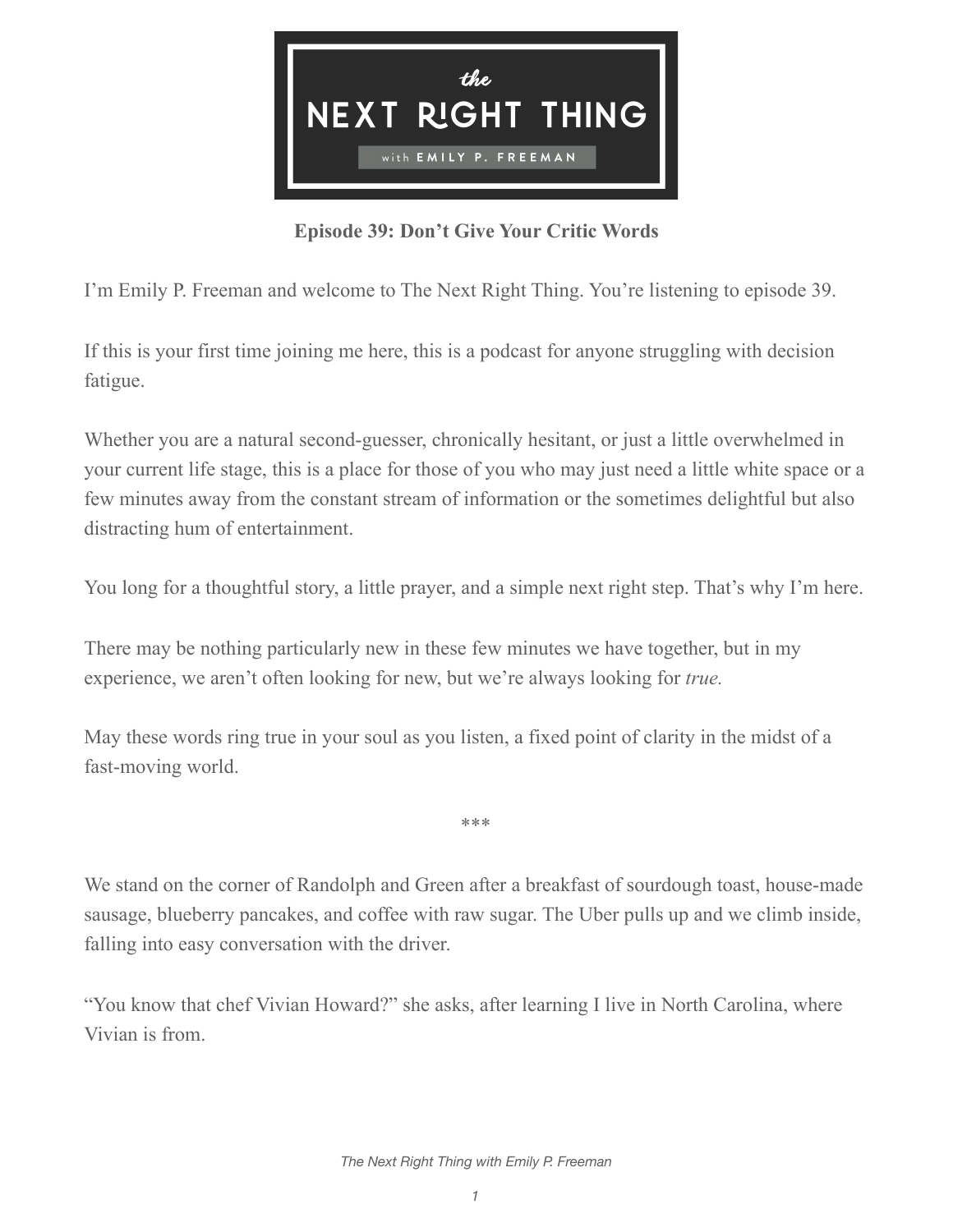I tell her, no, but I met her at a book signing once. "Oh yeah, she did write a book," she says.

Turns out, our driver is also a chef but for now, she's feeling burned out. Driving meets the need she has for conversation and she takes the long way through the city, to prove it. As she and my friend Shannan whom I'm traveling with make small talk in the front seat, I pull up the driver's profile in my Uber app.

To be quite honest, I'm wondering if her oh-so-friendly decision to take the long way to show us the sites is going to run up the meter. Do Ubers work like cabs? I can't remember so I try to find out.

While I'm in the app, I notice her reviews.

"You have great reviews!" I say it from the backseat, careful not to stare at my screen too long, my attempt to trick the backseat dizziness from catching up with me.

"Yeah, they're pretty good." She says. She tells us a few colorful stories about driving an Uber, the kinds of people she's met, the stories that we wouldn't believe they tell her. She seems to like her job, she likes the questions we ask, and the captive audience we give her.

"It's a good job," she says, "and I've never had a problem."

She pauses now, and then she says this, "Except that one lady that one time," my ears perk up, ready for a story. She's already told us so many stories in our short commute, this one is sure to shape up as the best one yet.

But the story doesn't come. Instead, she says this about that one lady that one time:

"We're not gonna give her words, cause that's exactly what she wants."

Shannan turns around and looks at me, our eyes meet big and impressed.

"We're not gonna give her words." I repeat it instinctively, trying out the phrase on my lips, catching her wisdom, repeating it slow, a responsive reading in a backseat church.

*The Next Right Thing with Emily P. Freeman*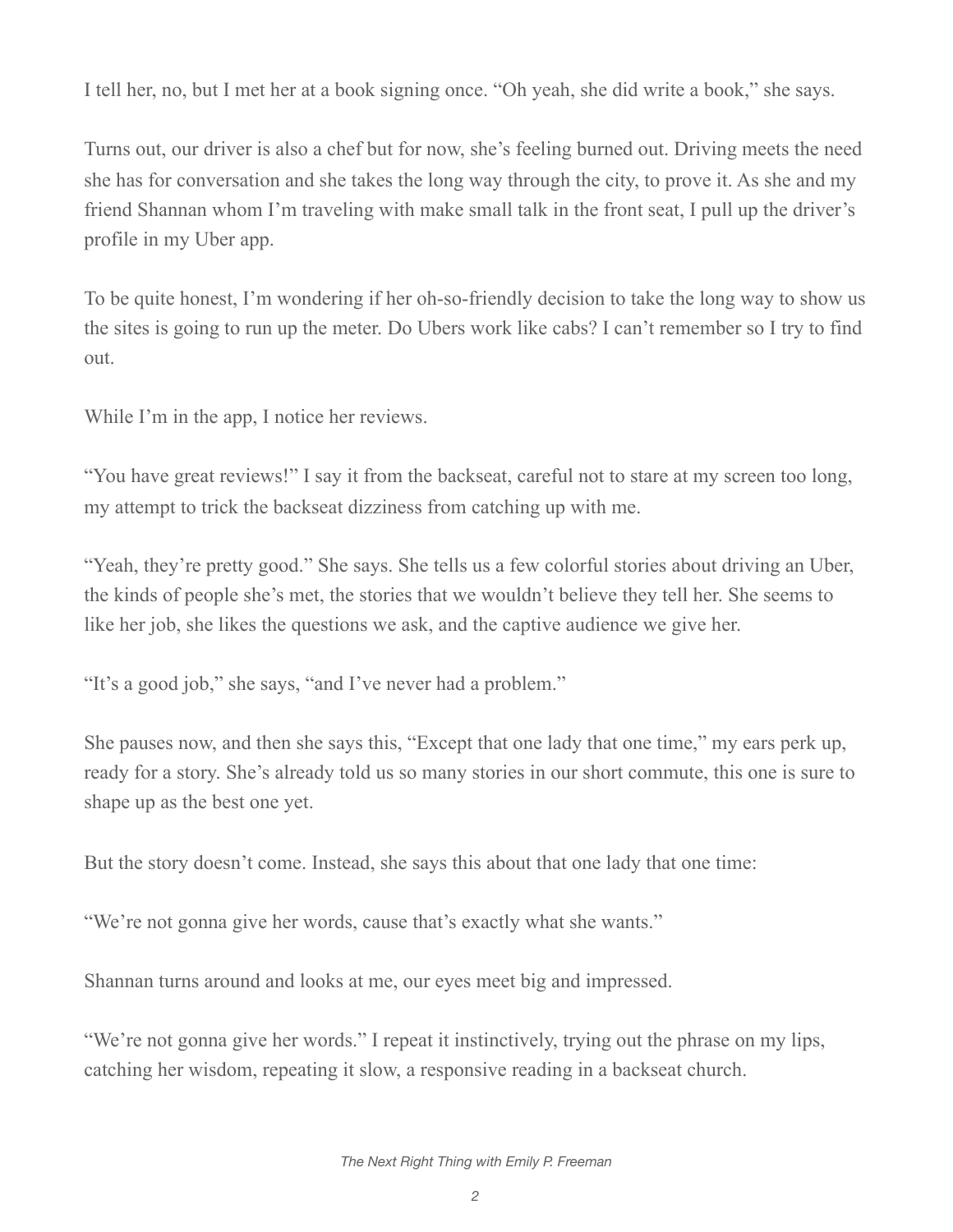Later, Shannan and I will have a conversation about that phrase, unsure of how it went exactly. I meant to write it down in the moment, but I got distracted by the driver's next story. She went in for an eye appointment and came out with a brain tumor and I'm still trying to decide if I believe her.

In the end, we'll agree this phrase captures the truth of what that Uber driver said about her critic in the car that one hot day in Chicago: *We're not gonna give her words.*

The critic only lives if we let her live.

And I don't mean the critic that is helpful and has your best interest at heart.

I mean the spiteful one, the petty one, the one who said those things way back when. Maybe the one that just lives in your own head. That time is past, and the only voice that critic has now in your life? Is yours.

I wonder how today would be different, I wonder how your next decision would change if you refused to give the critic words?

Shannan smiles as the car turns right onto Navy Pier, "This is gonna be your next podcast episode isn't it?"

This girl knows me well.

The critic is a tricky companion because all critics are not created equally.

Just because someone is critical doesn't automatically mean you should ignore them and call them haters. But it also doesn't automatically mean they're right.

\*\*\*

We can learn a lot from critique, from correction, from critical thinking and direction.

But the trouble comes when we allow all critical voices to weigh the same amount.

*The Next Right Thing with Emily P. Freeman*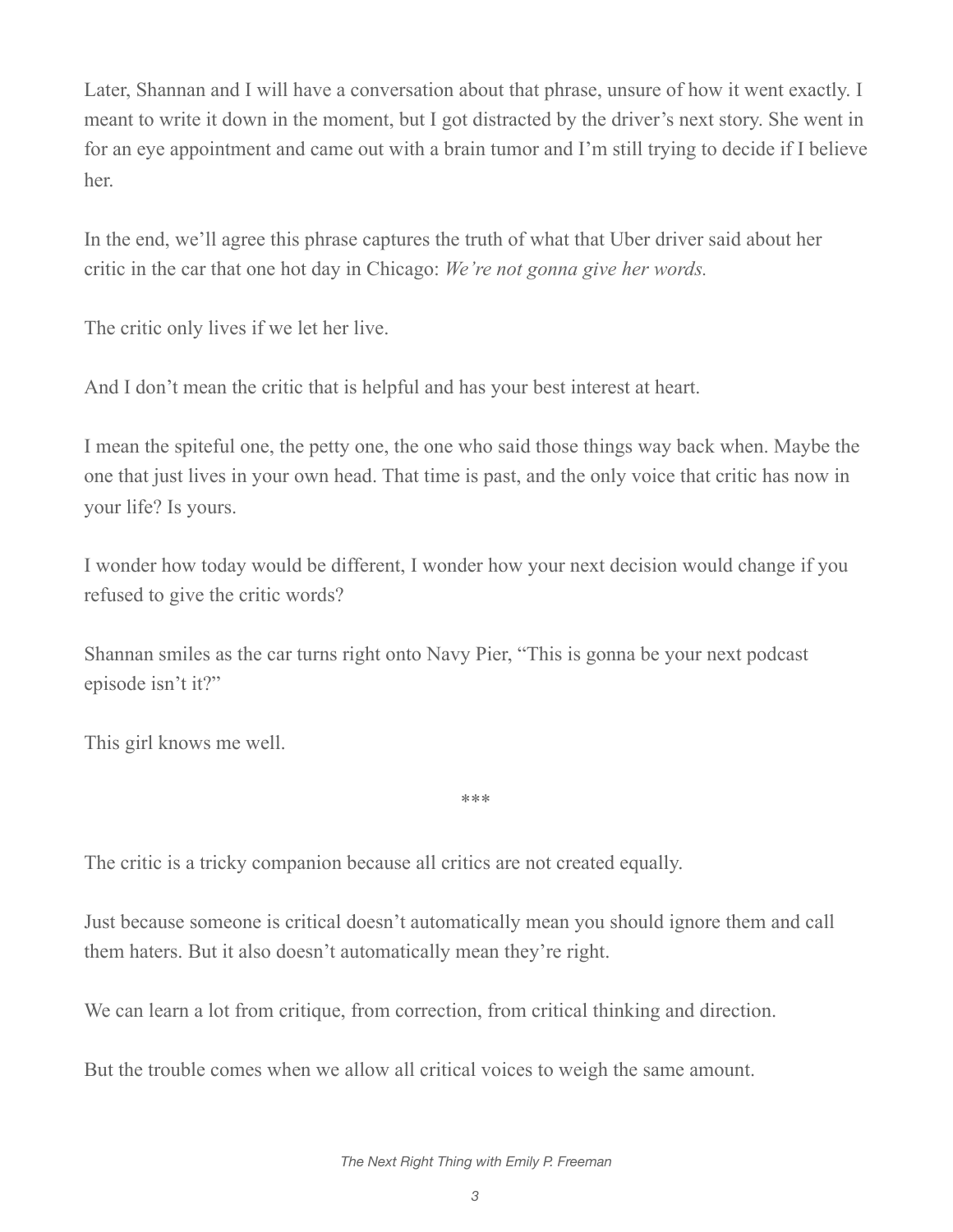When it comes to making decisions, combating decision fatigue, and learning to trust our own heart in the presence of God, we have to be careful who we allow in.

Here's something I've learned about the critics in our lives.

It's not necessary (or healthy for that matter) to have people always agree with you but the critique to most seriously consider is the ones coming from those who *believe* in you.

If someone who believes in you, your work, your art or your decisions is pointing out a weakness or trying to make things better, it's helpful and healthy to consider their words with humility and grace.

Resist the urge to close yourself off from them. Instead, open yourself in the presence of Christ and allow his words to partner with their critique in order to show you the truth.

This is the critic who gets to have words.

But if the critic not only disagrees but also doesn't believe in you, their words may be more difficult to sort out.

Like that stranger on the internet.

The off-hand opinion your brother's girlfriends sister's roommate has of your Instagram feed.

The angry customer who, no matter how graciously you apologize or how much you try to make it right, just refuse to be satisfied.

These are the ones who have the least right to influence your life but somehow, for some reason, end up getting the most power.

How do I know? Because right now as you're listening, I feel sure you can remember a particular critical voice in your mind, and you remember their words exactly.

So, what's your next right thing in this moment? It's time to call a truce.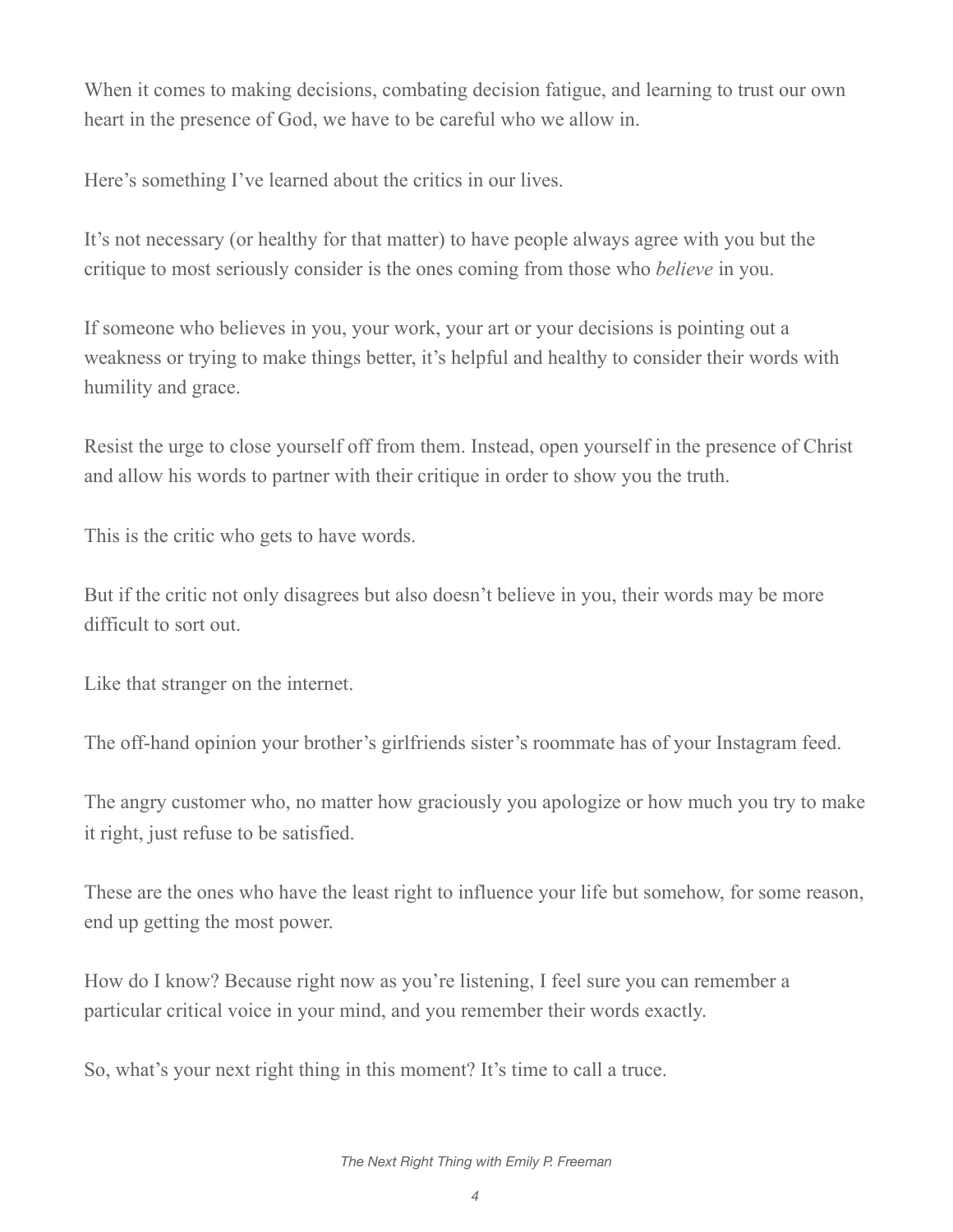We aren't going to change their minds. Instead, let's change ours. Let's stop giving that critic words. Let's stop handing her the mic. Let's take her seat away from the table and put it out in the hall.

Our friend Jesus knows what it means to be questioned, challenged, humiliated, and critiqued. Not once ever did he allow his negative critic to change one solitary decision he made on earth.

He was about his Father's business, and all was well with him.

His face was set like a flint.

His soul was always at peace.

His countenance remained kind.

His choice was always love.

Here is the thing it all comes down to, the thing it ALWAYS comes down to in the Kingdom of God one where our belief slams right into our everyday life the critic points out my weakness and my fear, but if I'm paying attention, she will also point out something else, a gift I would never dare to ask for and a motivation she never means to give.

The gift the critic brings, whether we like it or not, is a line in the sand. When the critic says words, we have to decide if we believe them. We have to decide who gets to say.

The voice of the critic forces us to face our biggest fears and, in turn, listen hard for the voice of God.

I can worry or I can work.

I can get stuck or I can move on.

I can get defensive, or I can be free.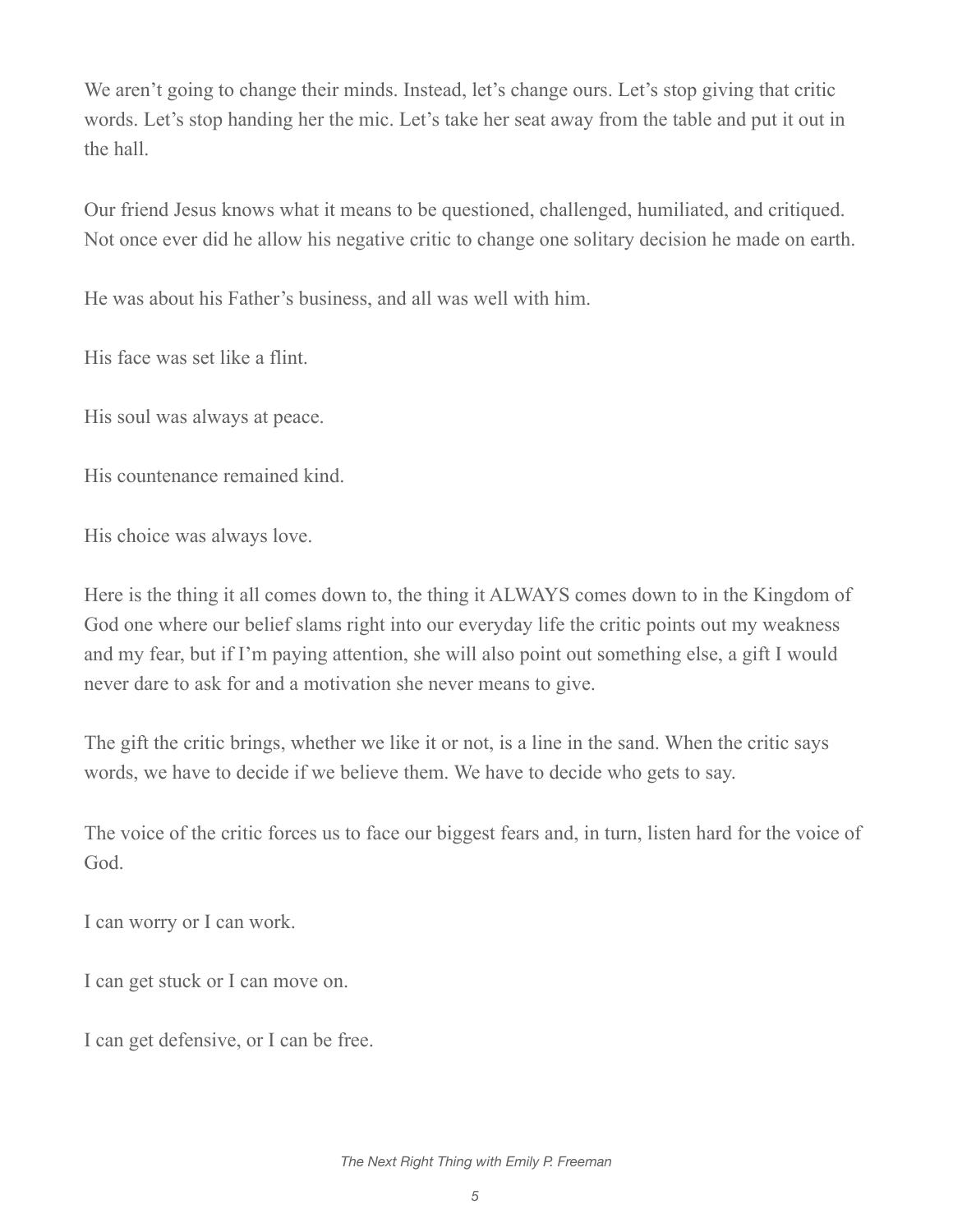Instead of giving the critic words, here are some new words to consider:

I believe in the power of life. I believe in the holy resurrection. I believe nothing can separate me from the love of God. I believe I am set free.

If you have a decision to make today, don't give your critic words.

Be still. Get quiet. Know you are loved. Lean your ear toward the heartbeat of God and let your own voice rise up in his presence.

Then? Do your next right thing in love.

\*\*\*

Thanks for listening to Episode 39 of The Next Right Thing.

If the voice of the negative critic is loud in your head today, I hope you'll receive the intuition to look her in the eye and send her on her way. If you need an idea of what that could look like, I have a whole chapter to help with that in my book *A Million Little Ways,* it's Chapter 6 and it's called simply, *See.*

And if you are dealing with a particular critic in your head and it feels like beating a dead horse, take the advice from Christine Caine who says, "If the horse is dead, it's time to dismount."

If you would like to connect beyond the podcast, I post almost daily to Instagram where you can find me @emilypfreeman and you can also find me over at emilypfreeman.com.

We provide a transcript for each episode, so if you know someone who either can't hear or prefers reading to listening, you can download those transcripts at [thenextrightthingpodcast.com](http://thenextrightthingpodcast.com). Just click on Episode 39 for this one.